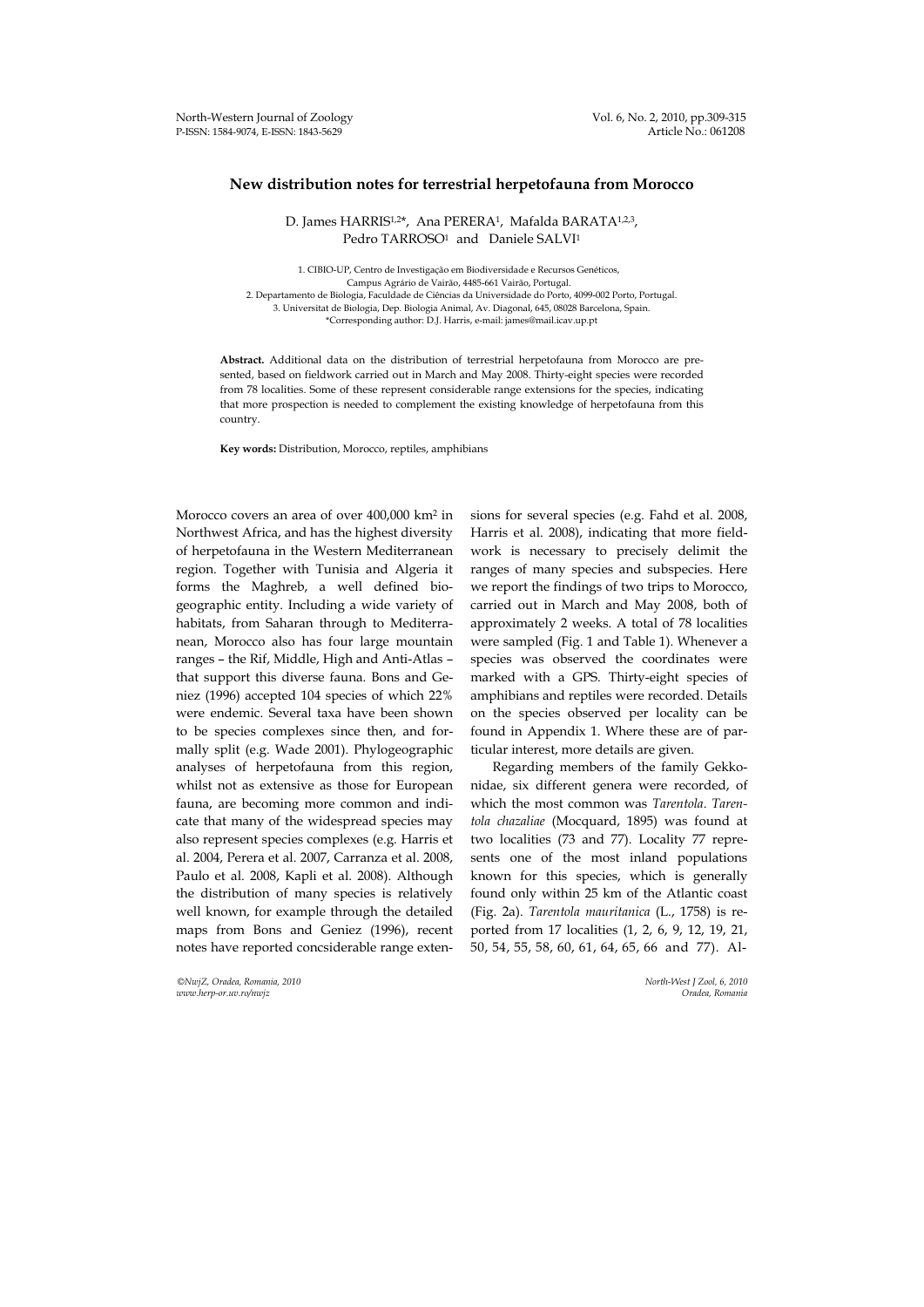| Locality no.   | Y coord                | X coord                    | Locality                    | Region                              |  |  |  |  |  |  |  |  |
|----------------|------------------------|----------------------------|-----------------------------|-------------------------------------|--|--|--|--|--|--|--|--|
| $\mathbf{1}$   | 32,525750              | $-7,862770$                | Semda                       | Soukkane                            |  |  |  |  |  |  |  |  |
| $\overline{2}$ | 32,661010              | -7,792980                  | Chouga                      | Sidi el Bettach                     |  |  |  |  |  |  |  |  |
| 3              | 32,609980              | $-6,282078$                | Souk-el-Arba                | Oued-Zem                            |  |  |  |  |  |  |  |  |
| $\overline{4}$ | 33,134920              | $-6,665773$                | Chênes-Lièges               | Rommani                             |  |  |  |  |  |  |  |  |
| 5              | 33,777550              | $-7,232630$                | Bouznika                    | Bouznika                            |  |  |  |  |  |  |  |  |
| 6<br>7         | 33,956250              | $-6,850730$<br>$-6,717120$ | Agdal Riyad<br>Oulad Yakoub | Rabat<br>Lalla Hjida                |  |  |  |  |  |  |  |  |
| 8              | 34,024930<br>34,231310 | $-6,586040$                | Kenitra                     | Kenitra                             |  |  |  |  |  |  |  |  |
| 9              | 34,208002              | $-5,691368$                | Défilé                      | Sidi Kacem                          |  |  |  |  |  |  |  |  |
| 10             | 33,548250              | $-5,326320$                | Paysage d'Ito               | Azrou                               |  |  |  |  |  |  |  |  |
| 11             | 33,419000              | $-5,178410$                | Forêt de Cèdres             | Azrou                               |  |  |  |  |  |  |  |  |
| 12             | 33,159840              | -5,065807                  | Foum Kheneg                 | Timhadite                           |  |  |  |  |  |  |  |  |
| 13             | 32.897933              | -5,009975                  | Boulôjoul                   | Itzer                               |  |  |  |  |  |  |  |  |
| 14             | 32,579472              | -4.855717                  | Cirque de Jaffar            | Jbel Ayachi                         |  |  |  |  |  |  |  |  |
| 15             | 32,540568              | -4,939278                  | Cirque de Jaffar            | Jbel Ayachi                         |  |  |  |  |  |  |  |  |
| 16             | 32,516782              | -5,085085                  | Tizi-n-Zou                  | Jbel Ayachi                         |  |  |  |  |  |  |  |  |
| 17             | 32,442207              | -5.988688                  | Ben-Cherro                  | Beni-Mellal                         |  |  |  |  |  |  |  |  |
| 18             | 32,138935              | $-6,399093$                | Bin-El-Ouidane              | Afourer                             |  |  |  |  |  |  |  |  |
| 19<br>20       | 32,302662              | -5,327832                  | Anefgou                     | Jbel Iouigharacene                  |  |  |  |  |  |  |  |  |
| 21             | 32,174810              | -5,485892<br>-5,304883     | Plateau des Lacs            | Imilchil                            |  |  |  |  |  |  |  |  |
| 22             | 32,132762<br>32,142608 | $-5,363350$                | Äit-Taddert<br>Outerbate    | Jbel Alderdouz<br>Jbel Alderdouz    |  |  |  |  |  |  |  |  |
| 23             | 32,035310              | $-5,467450$                | Agoudal                     | Agoudal                             |  |  |  |  |  |  |  |  |
| 24             | 31,954770              | $-5,477080$                | Agoudal                     | Agoudal                             |  |  |  |  |  |  |  |  |
| 25             | 31,801840              | -5,466980                  | Âit Hani                    | Āit Morrhad                         |  |  |  |  |  |  |  |  |
| 26             | 31.621420              | $-5.560500$                | <b>Todra Gorges</b>         | Todra Gorges                        |  |  |  |  |  |  |  |  |
| 27             | 31,515300              | $-5,501340$                | Tinerhir                    | Tinerhir                            |  |  |  |  |  |  |  |  |
| 28             | 31,088427              | $-5,311053$                | Imi-n-Ouzrou                | <b>Bou Gafer</b>                    |  |  |  |  |  |  |  |  |
| 29             | 30,920678              | $-5,820107$                | Nekob                       | Jbel Sarhro                         |  |  |  |  |  |  |  |  |
| 30             | 30,995862              | $-5,816240$                | Imi-n-Site                  | <b>Jbel Sarhro</b>                  |  |  |  |  |  |  |  |  |
| 31             | 30.721920              | $-6.603030$                | Aat Saoun                   | Tansifte                            |  |  |  |  |  |  |  |  |
| 32             | 30,568290              | $-6,737910$                | Tasla                       | Tansifte                            |  |  |  |  |  |  |  |  |
| 33<br>34       | 30,391810<br>30,175790 | $-6,881710$<br>$-6,875410$ | Talat<br>Treyfia            | Ouisselsate<br>Cercle de Ouarzazate |  |  |  |  |  |  |  |  |
| 35             | 31.032400              | -7,193380                  | Tadoula n'Oumrar            | Ait Zineb                           |  |  |  |  |  |  |  |  |
| 36             | 31,112200              | -7,312900                  | Tisseldea                   | Amerzgane                           |  |  |  |  |  |  |  |  |
| 37             | 31,129383              | $-7,343842$                | Tizirine                    | Agouim                              |  |  |  |  |  |  |  |  |
| 38             | 31,308308              | $-7,368473$                | Imouzer-des-Glaoua          | Tizi-n-Titchka                      |  |  |  |  |  |  |  |  |
| 39             | 31,302953              | -7,395443                  | Aguelmous                   | Tizi-n-Titchka                      |  |  |  |  |  |  |  |  |
| 40             | 31,300025              | -7,398088                  | Aguelmous                   | Tizi-n-Titchka                      |  |  |  |  |  |  |  |  |
| 41             | 31,300765              | $-7,409835$                | Aguelmous                   | Tizi-n-Titchka                      |  |  |  |  |  |  |  |  |
| 42             | 31,197070              | $-7,446030$                | Zaouia Imskene              | Ighrem N Ougdal                     |  |  |  |  |  |  |  |  |
| 43<br>44       | 31,290860<br>31,371660 | $-7.381420$<br>-7,398700   | Immouzer<br>Tilnif          | Zerkten<br>Zerkten                  |  |  |  |  |  |  |  |  |
| 45             | 31,303150              | -7,397243                  | Aguelmous                   | Tizi-n-Titchka                      |  |  |  |  |  |  |  |  |
| 46             | 31,204260              | -7,867047                  | Oukaïmeden                  | Oukaïmeden                          |  |  |  |  |  |  |  |  |
| 47             | 30,705080              | $-6,490085$                | Near Agdz                   | Agdz                                |  |  |  |  |  |  |  |  |
| 48             | 30,789937              | -7,585535                  | Tizi-n-Melloul              | <b>Ibel Siroua</b>                  |  |  |  |  |  |  |  |  |
| 49             | 30,789737              | -7,584449                  | Tizi-n-Melloul              | <b>Jbel Siroua</b>                  |  |  |  |  |  |  |  |  |
| 50             | 30,780838              | $-7,643560$                | Tizi-n-Tleta                | Jbel Siroua                         |  |  |  |  |  |  |  |  |
| 51             | 30.742860              | -7.609675                  | Jbel Siroua                 | Jbel Siroua                         |  |  |  |  |  |  |  |  |
| 52             | 29.452260              | $-8.059750$                | Adis                        | Adis                                |  |  |  |  |  |  |  |  |
| 53             | 29,369770              | $-8,199280$                | Oum el Alek                 | Akka                                |  |  |  |  |  |  |  |  |
| 54             | 29,042220              | $-8,781800$                | Icht                        | Ait Ouabelli                        |  |  |  |  |  |  |  |  |
| 55<br>56       | 30,058480<br>30,027700 | $-9,087210$<br>$-9.052010$ | Imi El Had<br>Biougra       | Cercle de Taroudant<br>Hilala       |  |  |  |  |  |  |  |  |
| 57             | 29,949940              | -9,010390                  | Tifrhelt                    | Tizi Ntakoucht                      |  |  |  |  |  |  |  |  |
| 58             | 29,890870              | $-9,004670$                | Tioulit                     | Tioulit                             |  |  |  |  |  |  |  |  |
| 59             | 29,806200              | $-8,892920$                | Imi n'Tanout                | Ida Ougnidif                        |  |  |  |  |  |  |  |  |
| 60             | 29,743450              | $-8,961100$                | Taddart                     | Ammelne                             |  |  |  |  |  |  |  |  |
| 61             | 29,701700              | $-8,965460$                | Aguerd n'Doudad             | Tafraout                            |  |  |  |  |  |  |  |  |
| 62             | 29,512050              | $-9,062280$                | Igli                        | Igli                                |  |  |  |  |  |  |  |  |
| 63             | 29,580150              | -9,395630                  | Tirhmi                      | Tighmi                              |  |  |  |  |  |  |  |  |
| 64             | 29,596260              | -10,027530                 | Mirleft                     | Arbaa Sahel                         |  |  |  |  |  |  |  |  |
| 65             | 29,482340              | -10,087290                 | Sidi Mohand Ou Sourou       | Mirleft                             |  |  |  |  |  |  |  |  |
| 66             | 29,376700              | $-10,159440$               | Idufkir                     | Sidi Ifni                           |  |  |  |  |  |  |  |  |
| 67<br>68       | 29,181030              | -10,092820                 | <b>Id Buthaiet</b>          | Imi N Fast                          |  |  |  |  |  |  |  |  |
| 69             | 28,963530<br>28,890680 | -9,998710<br>$-9,777140$   | Asrir<br>Taouirt Doubiane   | Guelmim<br>Fask                     |  |  |  |  |  |  |  |  |
| 70             | 28,830690              | -9,559100                  | Targoumaat                  | Fask                                |  |  |  |  |  |  |  |  |
| 71             | 28,685840              | -9,319120                  | Assa                        | Assa                                |  |  |  |  |  |  |  |  |
| 72             | 28,543880              | $-10,956740$               | Tafnidilt                   | Tan-Tan                             |  |  |  |  |  |  |  |  |
| 73             | 28,547600              | $-10,966120$               | Tafnidilt                   | Tan-Tan                             |  |  |  |  |  |  |  |  |
| 74             | 28,485760              | $-11,341650$               | Tan-Tan Plage               | Tan-Tan                             |  |  |  |  |  |  |  |  |
| 75             | 28,269270              | $-11,210670$               | Dar Chebika                 | Tan-Tan                             |  |  |  |  |  |  |  |  |
| 76             | 27,972640              | $-11,404200$               | Abteh                       | Abteh                               |  |  |  |  |  |  |  |  |
| 77             | 27,873370              | $-11,488630$               | Abattekh                    | Abteh                               |  |  |  |  |  |  |  |  |
| 78             | 28,027650              | -11,356780                 | El Khaloua                  | Tan-Tan                             |  |  |  |  |  |  |  |  |

**Table 1.** Localities sampled in the present study. Coordinates are given in WGS84 coordinate system. Location of the sites is represented in Fig.1.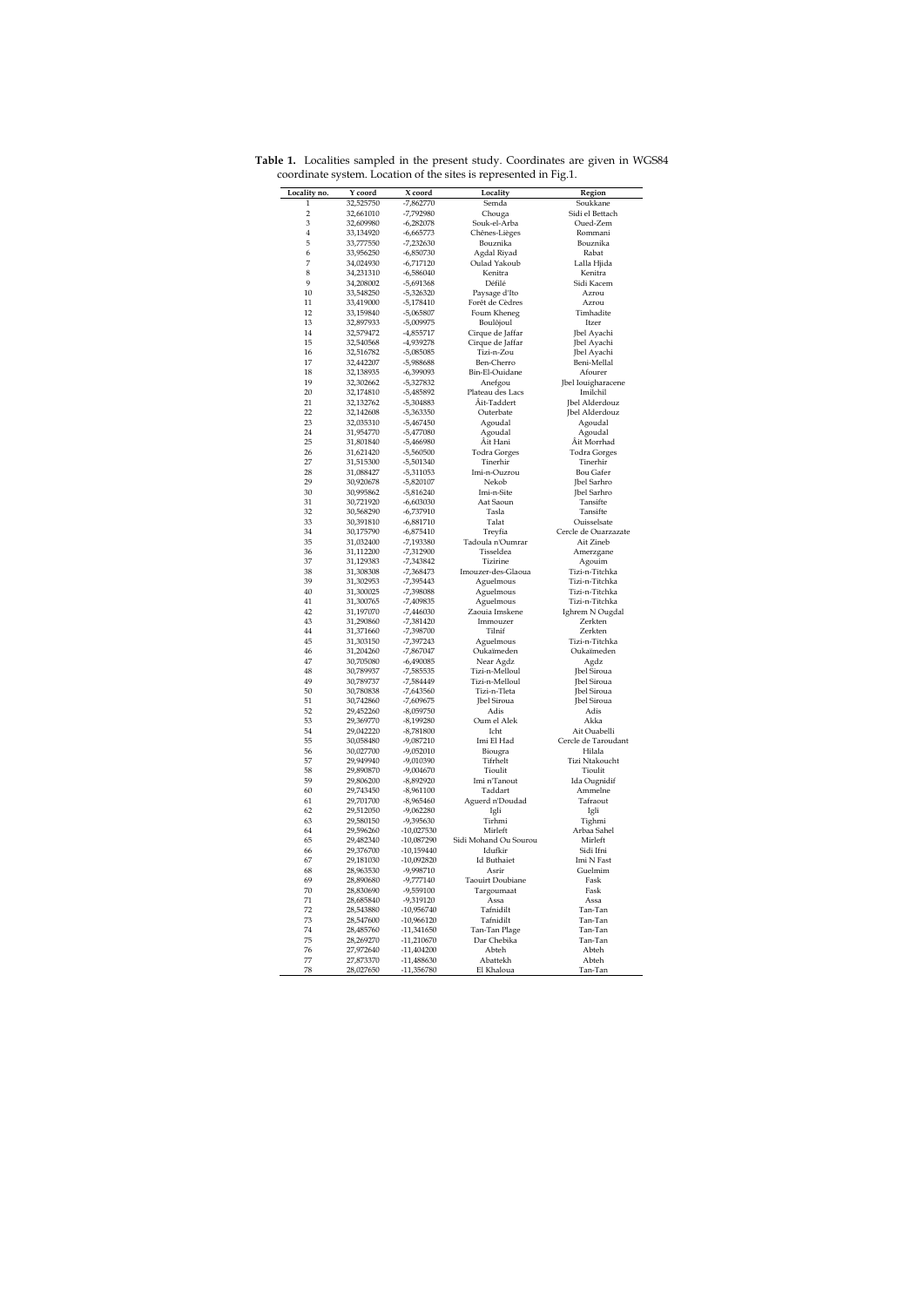

**Figure 1.** Map of the study area and principal localities sampled (see table 1 for more details).

though two subspecies have been described in Morocco (Bons and Geniez 1996), these do not correspond with genetic differentiation (Harris et al. 2004, Rato et al. 2010), and thus pending more detailed investigations all were recorded only as *T. mauritanica*.

Similarly *Ptyodactylus oudrii* Lataste, 1880 (Localities 25, 28, 36, 37, 56, 59, 60 and 70) appears to be a species complex (Perera and Harris 2010), but currently distinct lineages can only be identified using genetic markers. *Quedenfeldtia trachyblepharus* (Boettger, 1874) and *Quedenfeldtia moerens* (Chabanaud, 1916) were both found at five different localities (21, 41, 46, 50, 51 and 23, 25, 26, 56, 61 respectively). Many of the localities recorded for *Quedeneldtia* in the region around Jebel Sirwah from Bons and Geniez (1996) are of undetermined species, due to the two species of *Quedenfeldtia* being widely confused prior to the work of Arnold (1990). Our findings confirm that *Q. trachyblepharus* is found in this region (localities 50 and 51). *Saurodactylus brosseti* Bons & Pasteur, 1957 was another widespread species found at 15 localities (1, 2, 18, 26, 55, 56, 57, 59, 60, 62, 63, 64, 65, 72 and 78; Fig. 2b). Locality 26 considerably extends the range of *S. brosseti* by more than 100 km from the nearest previously

known populations, and is also one of the few known localities on the southern side of the Atlas Mountains. Recently reported new localities for both *S. brosseti* and *S. fasciatus* (Harris et al. 2008 and this manuscript) indicate that there are more areas where these two species are found within a few kilometres of each other (Fig. 2b). *Stenodactylus sthenodactylus* (Liechtentein, 1823) were noted at two localities (27 and 74). Locality 27 extends the range of *S. sthenodactylus* more into the foothills of the High Atlas Mountains (Fig. 2c). Several individuals were observed here active at night, in a flat scrub area near the road.

Following the revised taxonomy of Arnold et al. (2007), seven genera of the family Lacertidae were recorded, including three species of *Acanthodactylus* (*Acanthodactylus aureus* Günther, 1903*, Acanthodactylus boskianus* (Daudin, 1802) and *Acanthodactylus erythrurus* (Schinz, 1833)), *Timon tangitanus* (Boulenger, 1881), *Psammodromus algirus* (L., 1758) and *Mesalina guttulata* (Lichtenstein, 1823). *Scelarcis perspicillata* (Dúmeril & Bibron, 1839) was identified at three localities (12, 46 and 51). These corresponded to the *chabanaudi* (localities 12 and 46) and *perspicillata* (locality 51) forms, although subspecies do not always correspond to genetic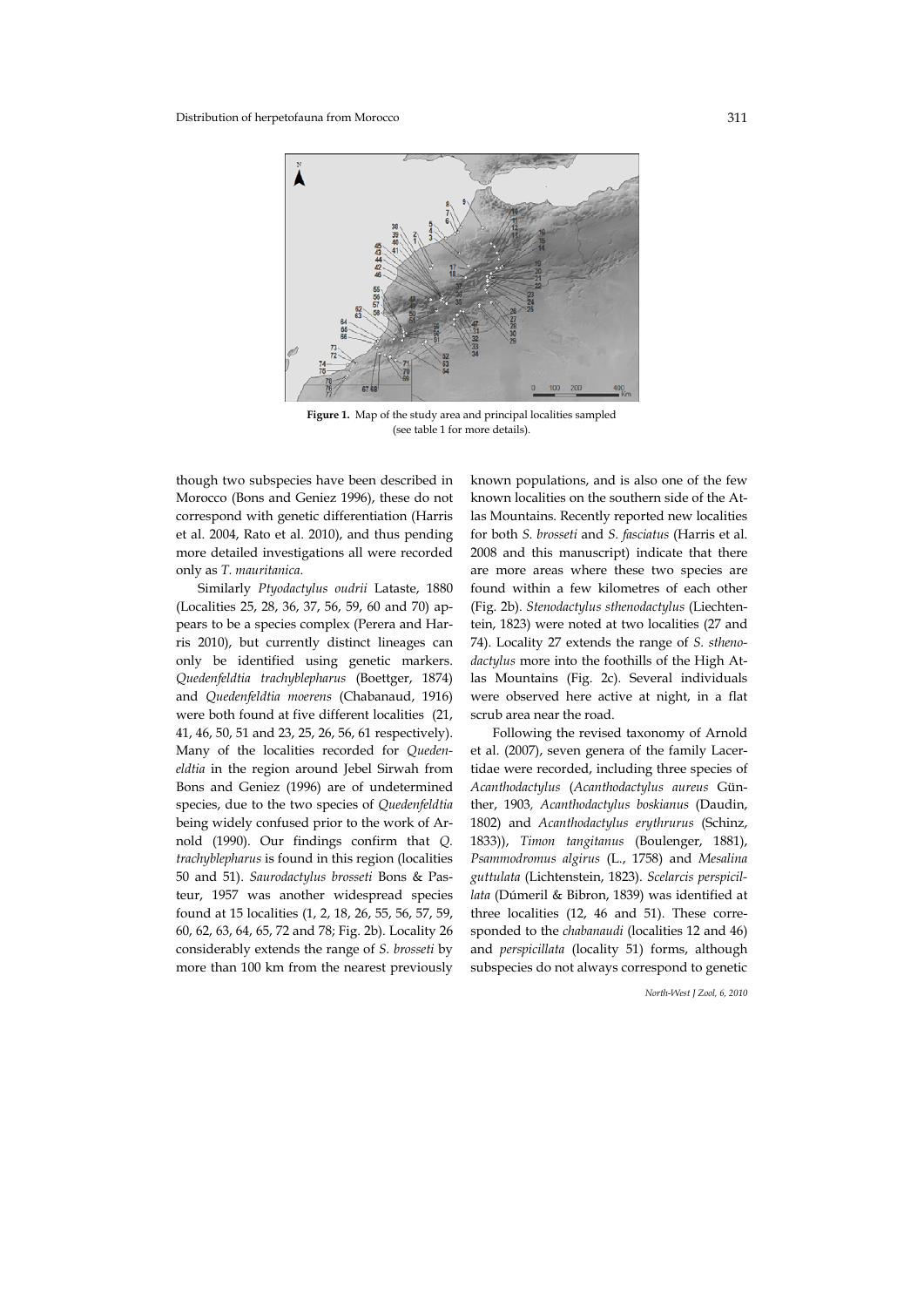lineages in this apparent species complex (Perera et al. 2007). *Atlantolacerta andreanskyi* (Werner, 1929) was found at three localities (41, 46 and 50). This species is endemic to the High Atlas mountains, between 2000 and 3800m, and has quite disjunct populations. Although localities 46 and 50 are close to previously reported localities, they both represent new populations, indicating that *A. andreanskyi* may be

found in more high-mountain valleys given additional prospection effort in this rarelyvisited region. *Podarcis vaucheri* (Boulenger, 1905) is reported from localities 12, 14, 15, 19, 21, 23, 25, 38, 39, 40, 43, 45, 50 and 51. *Podarcis vaucheri* represents a species complex in North Africa (Pinho et al. 2006, Lima et al. 2009), and in Morocco includes a highly genetically divergent lineage in Jebel Sirwah, locality 51



**Figure 2.** Distribution maps and pictures of some of the species found. Small dots represent previous published records (Bons and Geniez 1996, Harris et al. 2008) and triangles represent the new localities reported. All inset pictures are individuals captured during the field trip. In b) the inset picture corresponds to the individual of *S. brosseti* from locality 26; in d) the image corresponds to the *B. tingitanus* specimen found in locality 8 (see text for more details).

*North-West J Zool, 6, 2010*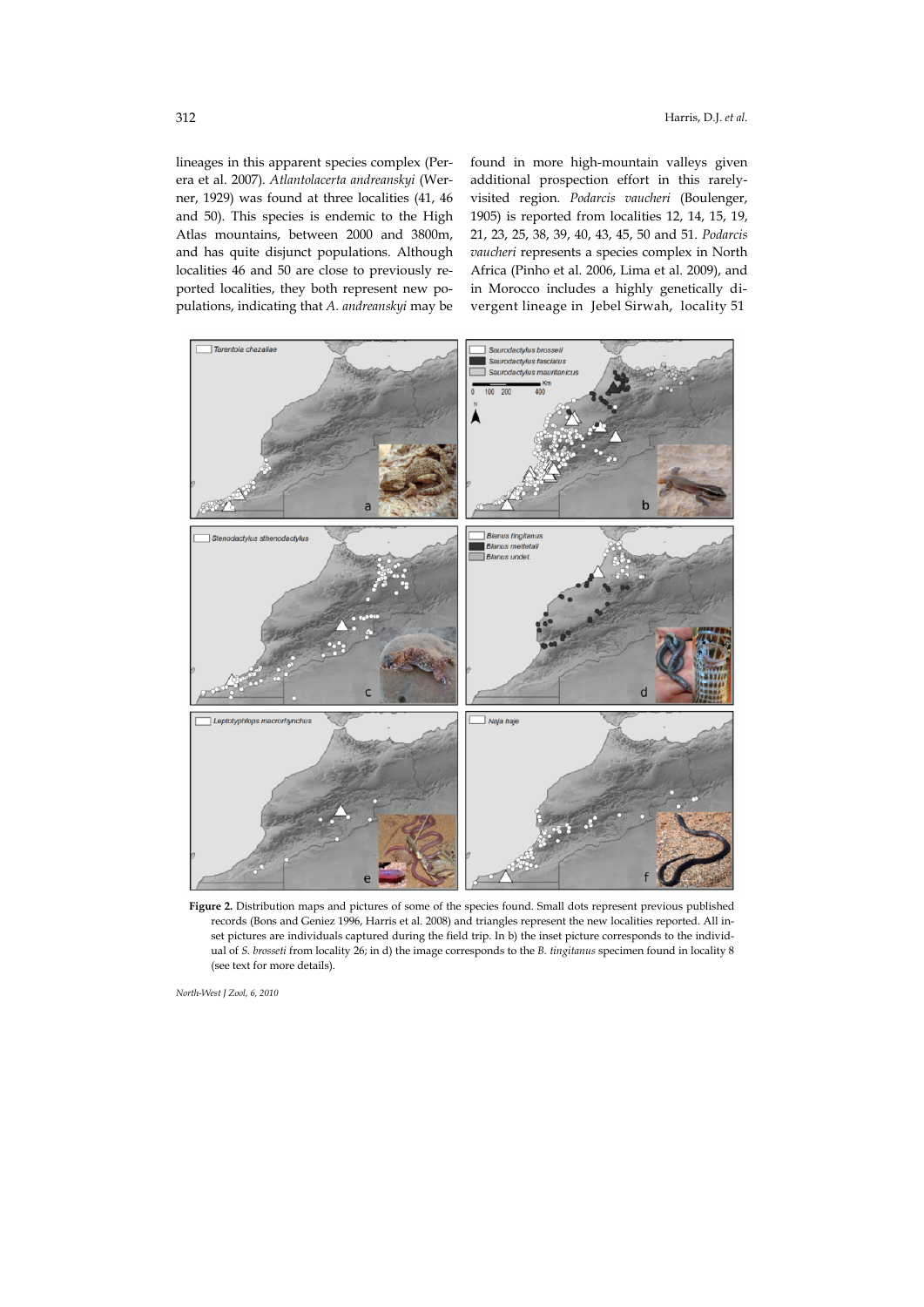(Pinho et al. 2006). Localities recorded here near Jebel Sirwah, for example locality 50, may represent this "entity", but this remains to be confirmed with genetic markers.

Three species of skinks (Family Scincidae) were recorded. The finding of *Chalcides manueli*  Hediger, 1935 at locality 51 is particularly interesting. This population was quite abundant, with several specimens observed along a stream on the Jebel Sirwah mountain. This considerably extends the range of *C. manueli* to the East. At the same time this species was not previously known from altitudes above 256m (Bons and Geniez 1996), while this location is above 2000m. Although *C. montanus* have previously been reported from near this area, the identification as *C. manueli* was confirmed using DNA sequencing (unpublished result). Given the degree of genetic distinctiveness of *P. vaucheri* from this area (Harris et al. 2002, Pinho et al. 2006), and the complex genetic patterns observed in several *Chalcides* species (Carranza et al. 2008) this population clearly deserves to be further studied. *Chalcides lanzai*  Pasteur 1967 was found only at locality 11. Considered a subspecies of *C. montanus* until recently, it is currently accepted as a full species (Carranza et al. 2008), being restricted to the high Plateaux of the Middle Atlas. The only other species of skink noted was *Eumeces algeriensis* Peters, 1864, at localities 18 and 63.

Representatives from both families of amphisbaenia known from Morocco were observed. *Trogonophis wiegmanni* Kaup, 1830 (family Trogonophidae) was found at locality 10. *Blanus tingitanus* Busack, 1988 (family Blanidae) was found at locality 8. This endemism is easily recognized from the other species of the same genera present in Morocco, *B. mettetali*, by the number of preanal pores (5-6 in *B. tingitanus* and 8 or more in *B. mettetali*; Busack 1988). Locality 8 extends slightly the southwestern distribution limit of this species (Fig. 2d).

Nine species of snakes were identified, belonging to nine different genera and four different families. From the family Leptotyphlopidae, *Leptotyphlops macrorhynchus* (Jan, 1861) was found at one locality (27). Although widespread in North Africa, in Morocco this unmistakable snake was first recorded only in 1957 (Pasteur and Bons 1957), and only 10 observations have been made to date (Bons and Geniez 1996). This specimen was found at night under a small rock in flat scrub land near a road, along with several *S. sthenodactylus* (Fig. 2e). Five species traditionally assigned to the family Colubridae were found (although alternative taxonomies exist, as noted in Speybroeck et al. 2010). The individual of *Psammophis schokari* (Forskål, 1775) at locality 67 was a road-killed specimen. *Natrix maura* (L., 1758) was found near water in agricultural fields in the surroundings of a small village (locality 21), and had most probably been killed (decapitated) by people from the area. The finding of another snake killed similarly nearby highlights the negative impact of humans on snake populations. Other colubrid snakes found were *Hemorrhois hippocrepis* L., 1758 at locality 3, *Coronella girondica* (Daudin, 1803) at locality 14 and *Macroprotodon cucullatus* (Geoffroy Saint-Hilaire, 1827) at locality 15. A single member of the Viperidae family, *Cerastes cerastes* (L., 1758), was seen at locality 47, crossing a road at dusk. Similarly a *Naja haje* (L., 1758), family Elapidae, was seen at locality 76 basking by the side of a road in the early morning. This was a large specimen for Morocco, well over 1.5m in length. It was deliberately run over by a passing truck just as we approached, again highlighting the negative anthropogenic influence on this species. The low number of observations in southern Morocco (Fig. 2f) probably reflects more limited prospection in this region rather than a relative rareness of the species.

*North-West J Zool, 6, 2010*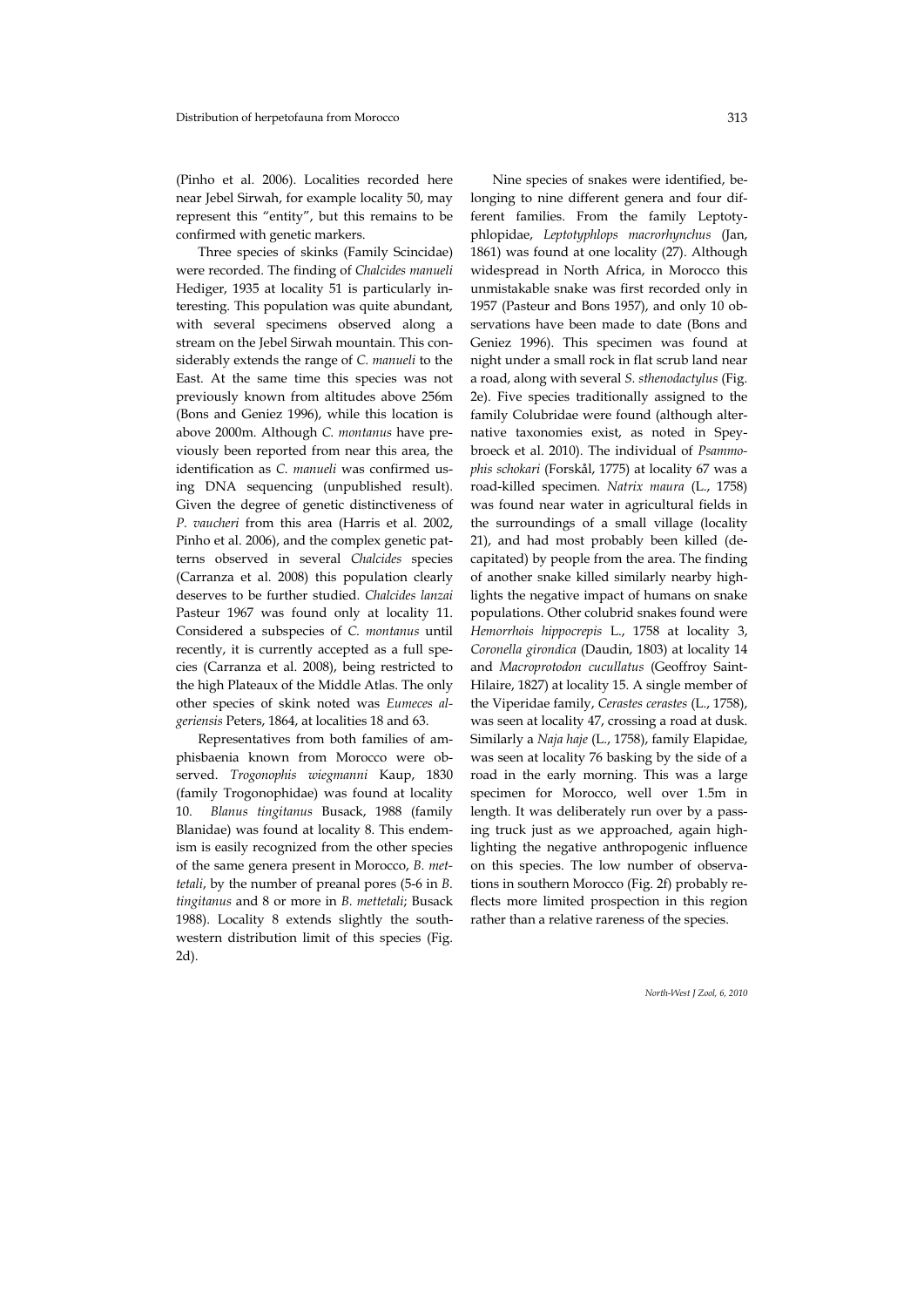**Acknowledgements.** This project was supported by grants from Fundação para a Ciência e Tecnologia POCTI/BIA-BDE/74349/2006, SFRH / BPD / 26546 / 2006 (to AP) and SFRH / BD / 41488 / 2007 (to MB). Thanks to Pedro Sousa and Sonia Ferreira for their help in the field.

## **References**

- Arnold, E.N. (1990): The two species of Moroccan day-geckos, *Quedenfeldtia* (Reptilia, Gekkonidae). Journal of Natural History 24: 757-762.
- Arnold, E.N., Arribas, O., Carranza, S. (2007): Systematics of the Palaearctic and Oriental lizard tribe Lacertini (Squamata: Lacertidae: Lacertinae), with descriptions of eight new genera. Zootaxa 1430: 1-86
- Bons, J., Geniez, P. (1996): Amphibians and Reptiles of Morocco. Barcelona, Asociación Herpetológica Española.
- Busack, S.D. (1988): Biochemical and morphological differentiation in Spanish and Moroccan populations of *Blanus* and description of a new species from Northern Morocco (Reptilia, Amphisbaenia, Amphisbaenidae). Copeia 1: 101-109.
- Carranza, S., Arnold, E.N., Geniez, P., Roca, J., Mateo, J.A. (2008): Radiation, multiple dispersal and parallelism in the skinks, *Chalcides* and *Sphenops* (Squamata: Scincidae), with comments on *Scincus* and *Scincopus* and the age of the Sahara Desert. Molecular Phylogenetics and Evolution 46: 1071-1094.
- Fahd, S., Barata, M., Benítez, M., Brito, J.C., Caro, J., Carvalho, S., Chirosa, M., Feriche, M., Herrera, T., Márquez-Ferrando, R., Nesbitt, D., Pleguezuelos, J. M., Reques, R., Rodríguez, M.P., Santos, X., Sicilia, M., Vasconcelos, R. (2008): Presencia de la víbora hocicuda *Vipera latastei* en el Atlas Medio (Marruecos) y otras citas herpetológicas para la región*.* Boletín de la Asociación Herpetológica Española 18: 26-34.
- Harris, D.J., Carranza, S., Arnold, E.N., Pinho, C., Ferrand, N. (2002): Complex biogeographical distribution of genetic variation within *Podarcis* wall lizards across the Strait of Gibraltar. Journal of Biogeography 29: 1257-1262.
- Harris, D.J., Batista, V., Lymberakis, P., Carretero, M.A. (2004): Complex estimates of evolutionary relationships in *Tarentola mauritanica* (Reptilia:Gekkonidae) derived from mitochondrial DNA sequences. Molecular Phylogenetics and Evolution 30: 855-859.
- Harris, D.J., Carretero, M.A., Brito, J.C., Kaliontzopoulou, A., Pinho, C., Perera, A., Vasconcelos, R., Barata, M., Barbosa, D., Batista, V., Carvalho, S., Fonseca, M.M., Pérez-Lanuza, G., Rato, C. (2008): Data on the distribution of the terrestrial herpetofauna of Morocco: records from 2001-2006. Herpetological Bulletin 103: 19-28.

Kapli, P., Lymberakis, P. Mantziou, G., Parmakelis, A., Mylonas, M. (2008): Molecular phylogeny of three *Mesalina* (Reptilia: Lacertidae) species (*M. guttulata, M. brevirostris* and *M. bahaeldini*) from North Africa and the Middle East: another case of paraphyly. Molecular Phylogenetics and Evolution 49(1): 102-110.

- Lima, A., Pinho, C., Larbes, S., Carretero, M.A., Brito, C., Harris D. J. (2009): Relationships of *Podarcis* wall lizards from Algeria based on mtDNA data. Amphibia-Reptilia 30(4): 483–492.
- Pasteur, G., Bons, J. (1957): Sur l'herpétofaune marocaine (Leptotyphlopidés, Colubridés, Emydinés). Bulletin de la Société des sciences naturelles du Maroc 37: 138-143.
- Paulo, O.S., Pinheiro, J., Miraldo, A., Bruford, M.W., Jordan, W.C., Nichols, R.A. (2008): The role of vicariance vs. dispersal in shaping genetic patterns in ocellated lizard species in the western Mediterranean. Molecular Ecology 17(6): 1535-1551.
- Perera, A., Vasconcelos, R., Harris, D.J., Brown, R.P., Carretero, M.A., Pérez-Mellado, V. (2007): Complex patterns of morphological and mtDNA variation in *Lacerta perspicillata* (Reptilia, Lacertidae). Biological Journal of the Linnean Society 90: 479-490.
- Perera, A., Harris, D.J. (2010): Genetic variability within the Oudri's fan-footed gecko *Ptyodactylus oudrii* in North Africa assessed using mitochondrial and nuclear DNA sequences. Molecular Phylogenetics and Evolution 54: 634- 639.
- Pinho, C., Ferrand, N., Harris, D.J. (2006): Reexamination of the Iberian and North African *Podarcis* (Squamata: Lacertidae) phylogeny based on increased mitochondrial DNA sequencing. Molecular Phylogenetics and Evolution 38: 266-273.
- Rato, C., Carranza, S., Perera, A., Carretero, MA, Harris, D.J. (2010): Human introduction or selective sweep? The case of the Moorish gecko, *Tarentola mauritanica* in Europe. Molecular Phylogenetics and Evolution 56(3): 962-971.
- Speybroeck, J., Beukema, W., Crochet, P. (2010): A tentative species list of the European herpetofauna (Amphibia and Reptilia) - an update. Zootaxa 2492: 1 - 27.
- Wade, E. (2001): Review of the False Smooth snake genus *Macroprotodon* (Serpentes, Colubridae) in Algeria with a description of a new species. Bulletin of the Natural History Museum (Zoological Series) 67: 85–107.

Submitted: 23 August 2008 / Accepted: 19 July 2010

Published Online: 07 November 2010

*North-West J Zool, 6, 2010*